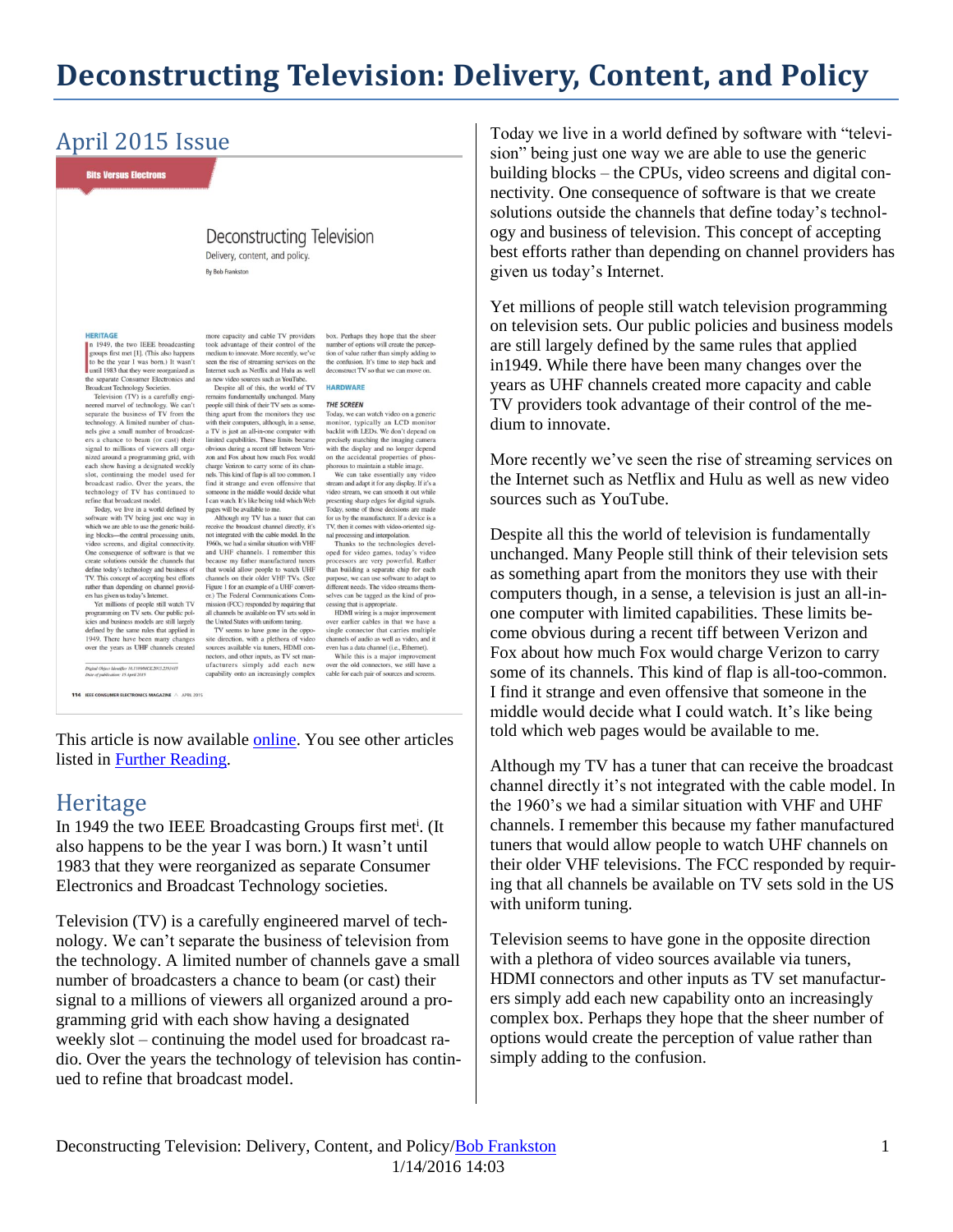

It's time to step back and deconstruct television so that we can move on.

# Hardware

#### The Screen

Today we can watch video on a generic monitor, typically an LCD monitor backlit with LEDs. We don't depend on precisely matching the imaging camera with the display and no longer depend on the accidental properties of phosphorous to maintain a stable image.

We can take essentially any video stream and adapt it for any display. If it's a video stream we can smooth it out while presenting sharp edges for digital signals. Today some of those decisions are made for us by the manufacturer. If a device is a "television" then it comes with videooriented signal processing and interpolation.

Thanks to the technologies developed for video games, today's video processors are very powerful. Rather than building a separate chip for each purpose we can use software to adapt to the different needs. The video streams themselves can be tagged as the kind of processing that is appropriate.

HDMI wiring is a major improvement over earlier cables in that we have a single connector that carries multiple channels of audio as well as video and it even has a data channel (an Ethernet).

While this is a major improvement over old connectors we still have a cable for each pair of sources and screens. To make this easier most televisions have multiple HDMI connectors (as well as legacy connectors for older video sources). Today there is also support for streaming via Wi-Fi and Ethernet (via DLNA).

This is one step short of embracing the simplicity of the Internet. In effect the HDMI is a 10 gigabit network medium so why not just treat the video stream as content on a packet network just like we do with voice over IP?

We already have such a protocol – Display Port – which uses packets to carry the video stream over any transport including a designated Display Port cable which is similar to the HDMI cable except that it supports multiple displays..

#### **Controls**

The remote control is at the center of today's television. Or, more to the point, the remote controls because we find ourselves confronted by a pile of controls as each device has its own controller because each manufacturer is focused on the task at hand. The controllers themselves tend to use infrared signals because that was the technology of choice in the 1970's.

There has been some use of Bluetooth and there have been some applications that run on Smartphones such as Verizon's FiOS application but Verizon has done little make them more than adjuncts to the existing set top boxes and the FiOS business model.

What we need are protocols and APIs (software interfaces) to separate the particulars of the devices from the task at hand. This would allow us to build or buy an application that allows the doorbell camera to show visitors in a window on the screen while we can continue to watch the news.

#### Putting it together

Anyone can build a television by simply putting a screen together with input sources. One reason we don't see more DIY television is that the FCC has defined a particular configuration and there is a whole delivery system (AKA a channel) built around it and the expectations of what a television is.

Computer monitors too have built in assumptions and lack some of the processing necessary to product a good video image.

Deconstructing Television: Delivery, Content, and Policy[/Bob Frankston](http://frankston.com/public) 2 1/14/2016 14:03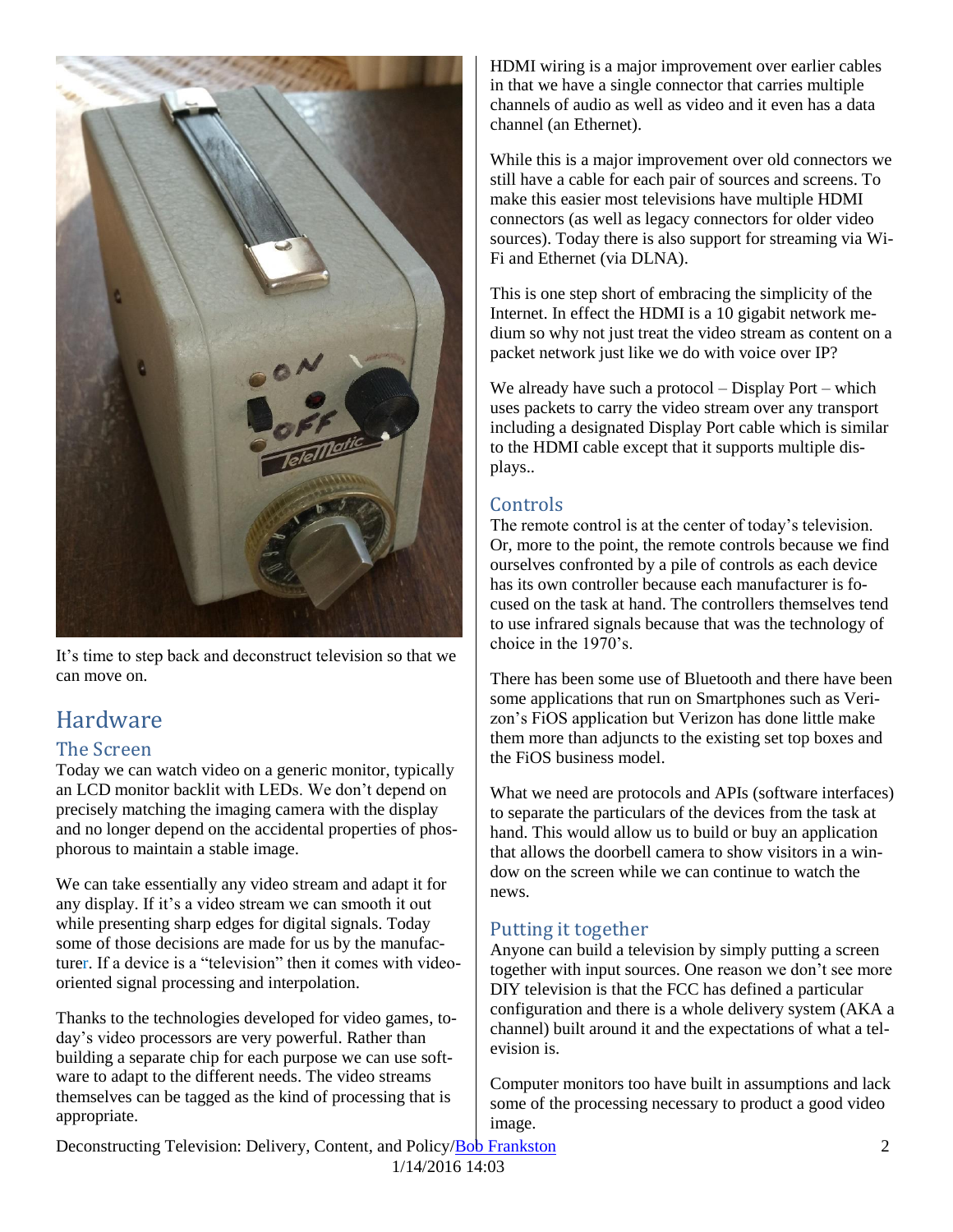A component TV would need different "smarts" from today's devices. It would need to be able to process packets for both traditional video and for computer displays. Having additional smarts for managing the device and windowing would be an option but those smarts would need to be accessible to software so that a connected device (such as a computer or an app on a handheld mobile device) could control the screen. We can have a standalone device – the successor to today's remote control.

This would be less of a transition than a rebirth of video presentation and would open up possibilities for screens in many shapes and forms. These would be interactive screens supporting various ways of interacting including touch, visual gestures or ... well that's something we're going to have to learn once the industry starts exploring the possibilities.

# The Business of TV

The business of TV had been defined by the constraints of the limited number of channels and the programming grid. This is why television shows are called programs. We now use the term "content" which is a more generic term for what it is people are viewing or listening to or sharing. Each of these words has a legacy of meaning.

### Distribution: Cable and OTA

#### Over the Air

Television started out as a business of using broad swaths of radio spectrum to cast content to a broad audience. If two broadcasters used the same frequency band the receivers of the day would be unable to sort out the signals so the FCC instituted the practice of regulating the use of transmitters and frequency allocation.

We continue to accept such policies as if they were necessitated by physics even though technology has advanced. We call this confusion "interference" which makes it seem like physics when it is merely a result of using weak algorithms understanding meaning.<sup>ii</sup>. And we continue to auction off "spectrum" as if the meaning was contained within frequency bands even though today, as we've seen with the Internet, the meaning is no longer confined to such paths and circuits. We see this with Voice over IP – the conversation takes place outside the network and the network operators aren't even aware that there is a conversation in progress.

TV signaling required allocating a broadband of spectrum. With such a limitation there was only capacity for a few stations. Many of these were affiliated with networks that depended on larger audiences to generate advertising revenues.

From the beginning the FCC was concerned with assuring that our communications infrastructure was financially viable. Thus it granted AT&T monopoly control over much of telecommunications. This extended to concerns about the content and financial viability of the TV industry.

Without a direct relationship between the broadcasters and the viewers there was no way to charge for the content. So indirect funding or sponsorship (advertising) became the norm. The viewers considered this "Free TV" but, in reality, it was just funded indirectly.

#### Cable

Cable started out as relaying the broadcast content but, over time, the owners of the cable figured out how to take advantage of their control of the channels. We saw the rise of cable-only content as with HBO. Unlike free TV one had to subscribe to a cable provider to get access to this additional content. Part of that subscription fee went to pay for basic cable channels in the same way that one subscribes to a newspaper rather than just individual stories.

The cable business lived in the shadow of the broadcast TV business with a provider owning channels used to provide programming within a scheduling grid. Just as the FCC licensed frequencies in given areas the cable companies get franchises from cities to deliver content within the cities and are under mandate to make "must-carry" arrangements with local stations (aka: content providers.) The business model is heavily intertwined with FCC mustcarry (local content) regulations and agreements with content providers.

Even though the Internet has shown that we no longer need a special infrastructure for video content the combination of regulations and legal agreement has slowed change. But change is happening anyway.

The thicket of regulations and legal agreements has slowed the transition away from the broadcast model but change is happening anyway as money is now made by using the physical plant rather than owning it.

This is why Comcast bought NBC Universal and Time-Warner spun out Time-Warner Cable. Over-the-air broadcasters and cable providers have cautiously made their content available directly over the Internet. In order to watch HBO one has had to have a cable subscription.

### Cable without the Cable

Just as we associate music with the business of "radio" I expect that we're going to continue to use the term "cable" for a bundle of content even as HBO has announced they are planning to make their content available directly. At CES in 2015 sling.com announced the availability of some of the "basic cable" channels over the Internet.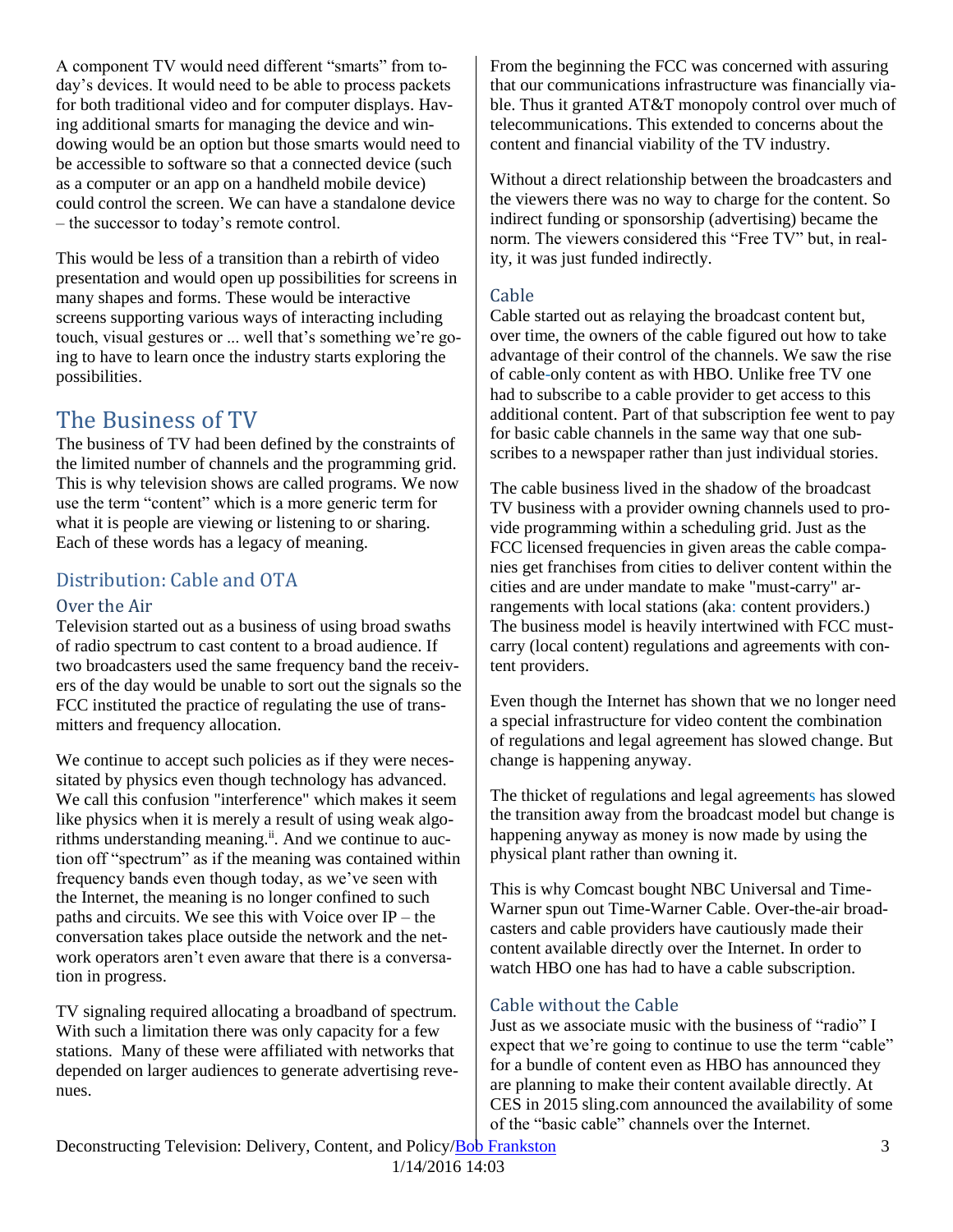The term "cable" has been extended to any means of delivering the bundle of content we associated with cable providers such as "HBO" and "ESPN" even when the content is delivered by satellite, fiber or the Internet.

Over the air broadcasters can now have a direct relationship with the viewers. CBS has announced a digital subscription service that takes advantage of this opportunity.

As Hulu and YouTube demonstrate, there is still a business in providing content paid for by advertisers and other means. There is also value in passive "lean back" viewing where a third party makes content available. We see this in music with Pandora, Spotify and others. Despite the ability to view content on demand people still largely choose to watch what shows when they are made available (AKA, broadcast).

What is less obvious is the need to for over-the-air with its myriad of limitations.

#### Broadband?

I add the question mark because the word itself is a source of much confusion since it is a term for a technology that became associated with a business model and then became a synonym for The Internet.

The business of "cable" started out with communities sharing a single antenna relaying the wireless broadband signal via a common cable so it was natural to call the business itself broadband. Over time the term was used to any "Fat Pipe" or high capacity connection from a carrier. Telephone companies used the term "BISDN" or Broadband ISDN for their high capacity digital services.

The business of broadband was based on carriers charging for the use of their pipes. Because the carriers owned all the wires (as well as wireless bands) any attempt to connect to the rest of the world had to go through their broadband pipes. That included the Internet which came to be called "broadband".

The term is a bit of a contranym, a word that is its own antonym, because the powerful idea of the Internet is that we can focus on the relationship is between the two end points and the intermediaries don't matter. That's just the opposite of the cable business where intermediaries are in control as when Verizon decides whether to allow me to watch Fox TV.

#### The Business of Connectivity

Bits are bits – we can carry content over any packet medium. There is no significant differentiation and there is no longer a necessary relationship between the particulars of the physical transport and the technology. We need to take a fresh look at the business of the physical infrastructure

(AKA broadband) apart from the business of providing content (also known as broadband).

At the simplest level carrying packets is a natural monopoly like electricity so it doesn't make sense to have more than one infrastructure. But unlike electricity we are transporting packets that are just numbers and have no intrinsic value so there is nothing to sell. Rather than using electric distribution as our model we need to consider the wires and radios more like streets and sidewalks – common facilities owned by the community as a whole.

This may not be obvious now because today one has no choice. Wired connections are all owned by providers who require subscriptions and cable content requires a subscription. The small number of providers controlling the broadband connections and cable subscriptions creates a de facto cartel under the aegis of the FCC which has played the role of assuring an orderly marketplace for the broadcasters.

Creating virtual wires by licensing radio frequencies extends this control over our very ability to communicate even though the rationale for allocating frequency bands no longer makes sense now that we have packet technologies. For shorter hops (as with Wi-Fi) we can use techniques such as spread spectrum to avoid the problems associated with single frequency signaling.

Yet, as we've seen, change is happening anyway. Once you can assume connectivity it doesn't matter if we get broadcast content over the air or over a packet connection if we want to watch traditional content, AKA, television. But with the Internet we have essentially unlimited choice and a two-way connection that enables all sorts of customization and new services as well as liberating us from the limitations of the programming grid.

This may not be obvious as Comcast attempts to acquire the cable facilities that Time-Warner has spun out. But that effort has to be viewed in the context of an infrastructure owned by competing pipe providers. There is no intrinsic value in owning the facilities. As building owners and then cities make facilities available as common infrastructure Comcast will continue its shift into the content business and will no longer need the costs of maintaining its own infrastructure.

### After "Cable"

Once we no longer have the constraint of each provider having its own dedicated pipe we can expect to see all sorts of new experiments. We'll have a connected infrastructure available to all rather than being limited to content that is profitable to an owner to the exclusion of other users.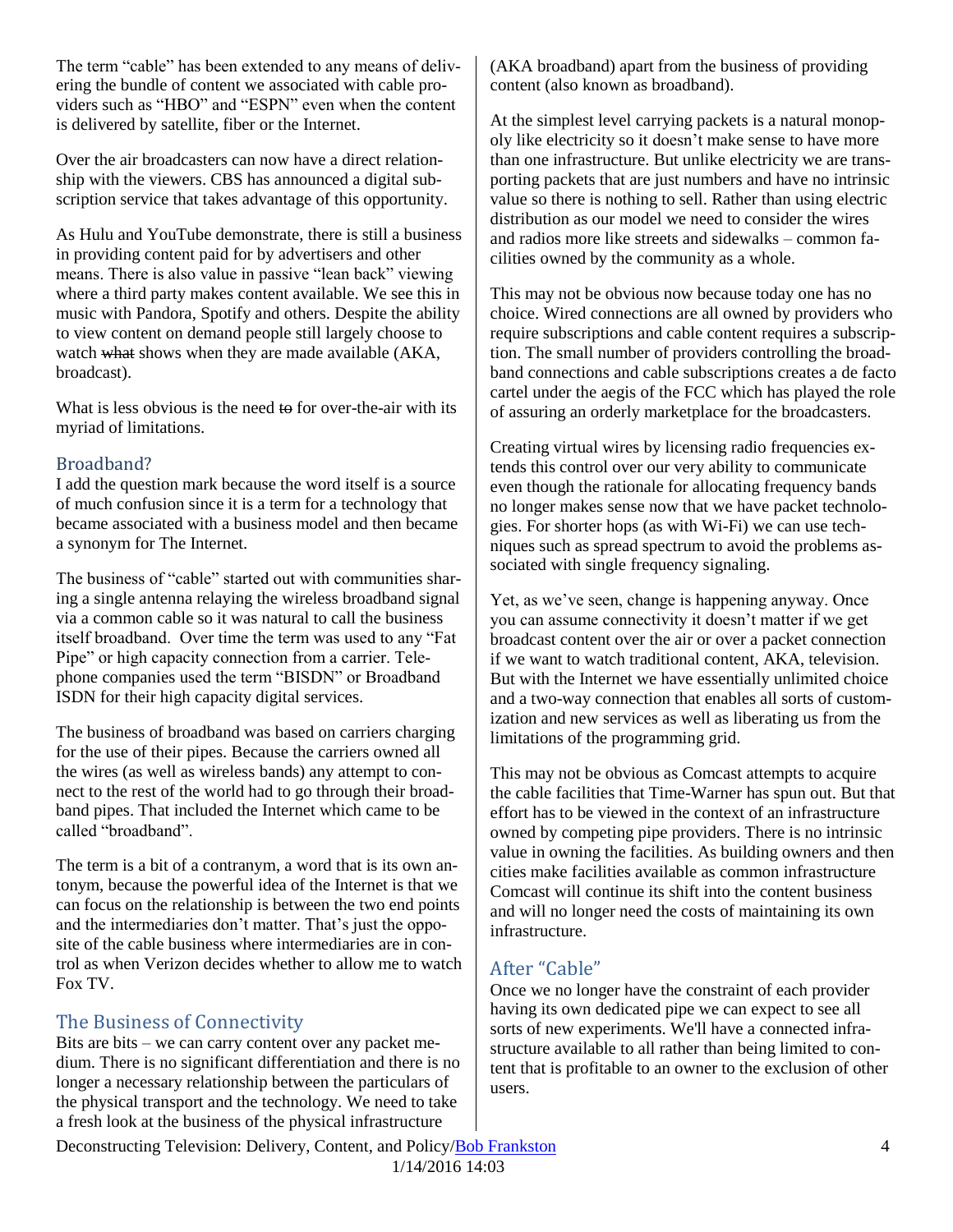Traditional content will still be available though with new business models. While it may make sense to subscribe to HBO by itself most people will likely opt for aggregating a cable of packages because such bundles would be less expensive than a la carte. Those bundles may also include the equivalent of today's basic cable's sports and informative programming.

It's less clear how basic cable product will fare once they have to compete on their own for the customers' dollars. Perhaps they will continue as part of packaged offerings. The situation is similar to the challenge newspapers face as news gets disaggregated.

# Looking Ahead

#### In the Meantime

There is a lot of opportunity for intermediate fixes such as implementing a great application that can replace the remote control with a far better user experience such as just typing in the name of a program (or content) you want to view rather than going through the complex process of "typing" on a classic remote control.

Efforts like Google TV attempted to address some of the issues but such incremental approaches have made little headway. For now we have Google, Apple, Roku, Amazon each providing their own devices that connect directly to the HDMI connectors.

We can also put a lot of effort into improving the unidirectional over-the-air broadcasting standards. In fact we spent an amazing amount of effort to obsolete all the analog televisions in the name of digital broadcasting. Yet with all that effort it resulted in being a digital veneer which kept the fundamental isochronous open-loop signaling approach.

The best-efforts approach of the Internet is a fundamentally different concept that doesn't depend on every element of a distribution system to cooperate. More to the point it doesn't empower each intermediary to demand payment for its cooperation whether in the guise of a subscription or other fees.

Imagine if we'd taken all the cost and effort of that digital transition and instead assured universal connectivity with today's television being just one of the ways we could use connectivity. We would have all been much better off with a world of opportunity for innovations we can't even imagine.

#### Public Policy

Today's policy debates are framed in terms of the pipe model. In that model we need the FCC to enforce common carrier policies (AKA network neutrality) to assure that

pipe owners don't take advantage of their control. Yet the very business model of broadband is premised on the assumption they get an advantage over their competitors by owning facilities. The problem is that this competition includes users who provide services like Netflix.

Network neutrality isn't sufficient to address this inherent conflict. The alternative – common infrastructure – avoids this contradiction and aligns incentives. This is a powerful dynamic which will drive change. As we start to assume a common infrastructure we'll see new stakeholders who take advantage of the new opportunities.

Traditional over the air broadcasting will seem too constraining and owning frequency bands will have little value when there is so much capacity available for exchanging packets using wires (and fibers) for reaching over distances and unlicensed wireless technologies for shorter distances.

#### Post-Broadcast Standards

Many of today's standards are framed in terms of a world in which we assume isochronous delivery of content through well-defined channels with an infrastructure that "understands" all the formats so that the elements along the delivery chain can all work together.

The world of best efforts packet transport is very different. While we can continue to send existing content we are no longer constrained by intermediaries. Adding new formats and aspect ratios is a matter of making the appropriate codecs available. Differences in capacity can be handled by adapting dynamically or caching or cleverness.

This is not all about technology. There are a lot of property rights issues associated with content so techniques like streaming will continue to be used to control what can be done with the content. There will also be creativity as the line between video games and prepared content will begin to blur and we'll see content generated dynamically and, perhaps interactively.

We may continue to use words like television or we may adopt a different vocabulary in the same way that we now refer to programs as content. Today's television programs are long form content compared to the short form on sites such as YouTube.

#### Connectivity and the Internet

Today many people think of the Internet as something you access like web sites. As our understanding of connectivity improves that perception will change. HDMI, USB, Bluetooth will be normalized to packet transports (as I wrote in my July 2014 column [\(http://rmf.vc/IEEECE201407\)](http://rmf.vc/IEEECE201407).